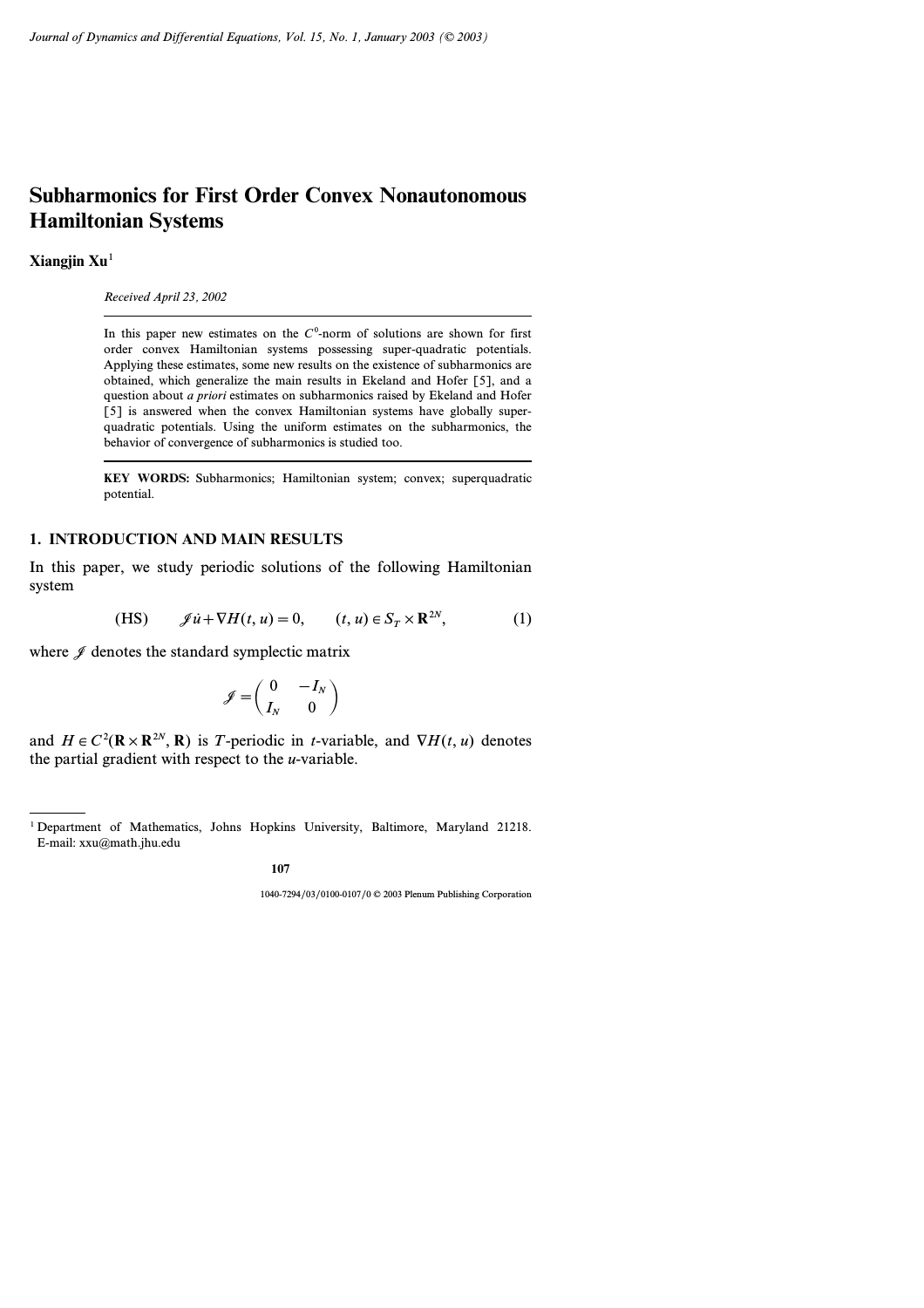Here we are interested in the existence of *kT*-periodic solutions of (HS) for  $k \in \mathbb{N}$ , which solve the boundary-value problem

$$
(\text{HS})_k \begin{cases} \mathcal{J} \dot{u} + \nabla H(t, u) = 0, & (t, u) \in S_T \times \mathbf{R}^{2N}, \\ u(0) = u(kT). \end{cases}
$$

The *kT*-periodic solutions of  $(HS)_k$ , for  $k \ge 2$ , are called *subharmonics*. Here as Ekeland and Hofer [5] we define the following notations. Given an integer  $j \in \mathbb{Z}$  and a  $kT$ -periodic solution  $u_k$  of  $(HS)_k$ , define  $j * u_k$ , the phase shift, as

$$
(j * u_k)(t) = u_k(t + jT).
$$

Since *H* is *T*-periodic in *t*, whenever  $u_k$  solves  $(HS)_k$ , so do its phase shifts  $j * u_k$ , for all  $j \in \mathbb{Z}$ . For two solutions  $u_k$  of  $(HS)_k$  and  $u_k$  of  $(HS)_h$ , we say they are *geometrically distinct* if

$$
j * u_k \neq i * u_h, \qquad \forall i, j \in \mathbb{Z}.
$$

We say that  $kT$  is a *simple* period of  $u_k$  if

$$
j * u_k \neq u_k, \qquad \forall j \neq 0 \bmod k.
$$

Rabinowitz [9] first showed the existence of infinitely many distinct subharmonics for the first order Hamiltonian systems (HS). After that, there are many other people studied the existence of subharmonics, for example, Clarke and Ekeland [1], Ekeland and Hofer [5], Felmer [6], Liu [7], Tanaka [11], and Xu [12–15]. Especially in Ekeland and Hofer [5], the authors proved the following results:

*Theorem 1.1 (Ekeland and Hofer). Suppose that*  $H \in C^2(\mathbb{R} \times \mathbb{R}^{2N}, \mathbb{R})$ *satisfies:*

- *(H0) H(t, u) is T-periodic in t and strictly convex in u, i.e., for any*  $u \neq 0$ , there is some function  $a(t, u) > 0$  such that  $Hess_u(H(t, u)) \geq a(t, u) \, Id_{2N}$ .
- *(H1)* there are constants  $\mu$  > 2 and  $r_0$  > 0 such that

$$
0 < \mu H(t, u) \leq (\nabla H(t, u), u), \qquad \forall |u| \geq r_0.
$$

*(H2)*  $H(t, u) \ge 0$ ,  $\forall (t, u) \in \mathbb{R} \times \mathbb{R}^{2N}$ , and  $H(t, u) = o(|u|^2)$ , as  $u \to 0$ .

 $(H3)$ <sup>*p*</sup> *There is a constant*  $c > 0$ *, such that* 

$$
|\nabla H(t, u)| \leqslant c |u|^{\mu - 1}, \qquad \forall u \geqslant r_0.
$$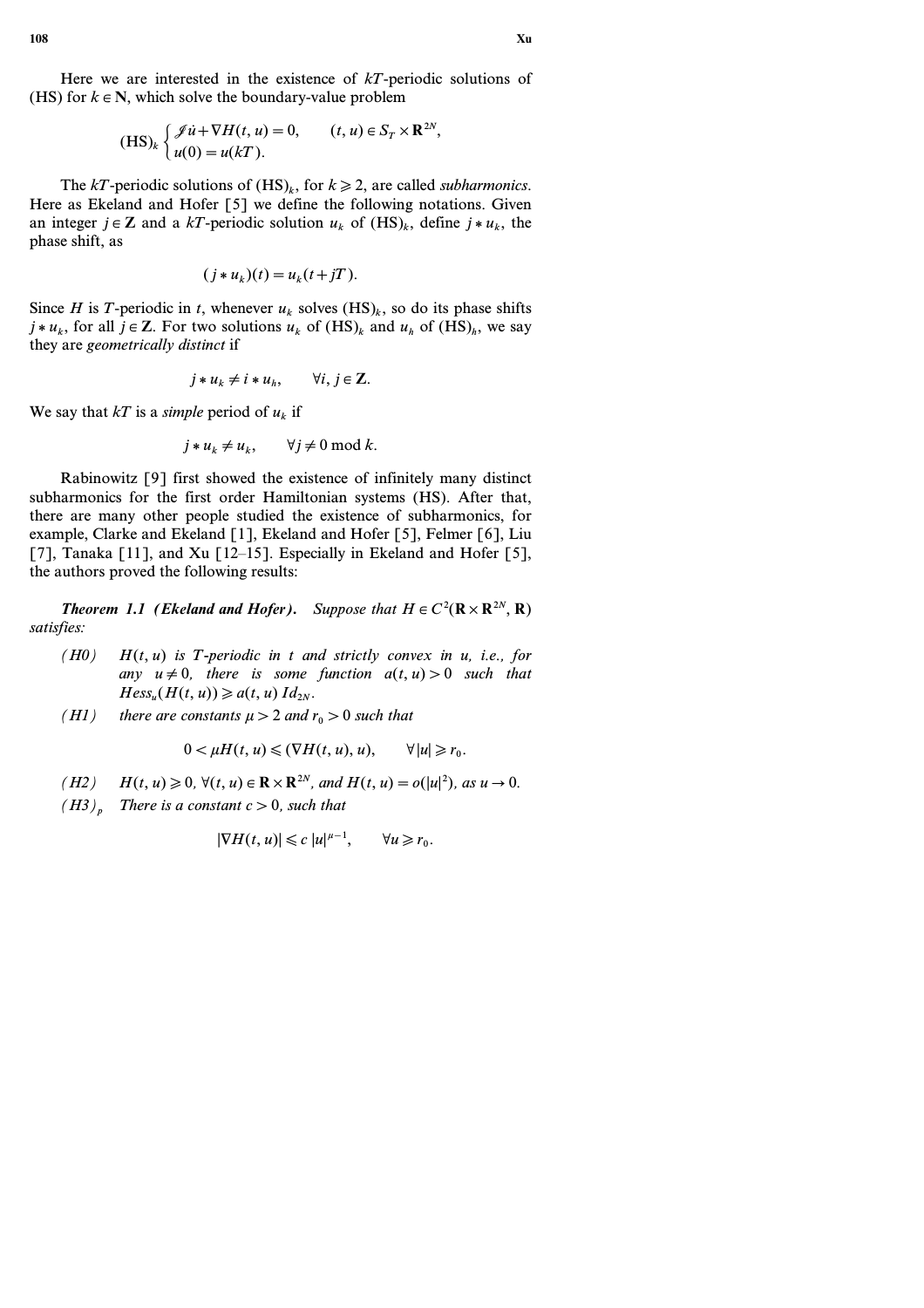*Then there is a solution*  $u_k$  *of*  $(HS)_k$  *for each*  $k \in \mathbb{N}$  *such that*  $u_k$ *,*  $k \in \mathbb{N}$ *, are pairwise geometrically distinct. Furthermore, for almost all H satisfies above conditions, there exists a sequence of*  $\{u_k\}_{k\in\mathbb{N}}$  *such that each*  $u_k$  *is a solution of (HS)<sup>k</sup> with simple kT-period.*

**Remark 1.1.** In Section 6 of Ekeland and Hofer [5], the authors asked the following question: *what a priori estimates can be given on the subharmonics*  $\{u_k\}$ ? For the subharmonics  $\{u_k\}$ , the authors show that there exists a uniform bound:

$$
\frac{1}{kT} \int_0^{kT} H(t, u_k(t)) dt \leq C, \quad \text{for all} \quad k \geq 1. \tag{2}
$$

In the autonomous case, (2) implies that the amplitudes  $|u_k(t)|$  themselves are uniformly bounded since *H* satisfies the superquadratic condition and  $H(u_k(t)) = constant$ . And the authors stated: *No such conditions seem possible in the nonautonomous case.*

In this paper, we first generalize the main results of Ekeland and Hofer [5] on the existence of subharmonics for system (HS) by loosing the growth condition  $(H3)$ <sup>*p*</sup> on the potential *H*, and obtain the following:

*Theorem 1.2. Suppose that*  $H \in C^2(\mathbb{R} \times \mathbb{R}^{2N}, \mathbb{R})$  *satisfies* (*H0),* (*H1)*, *(H2), and:*

*(H3) There is a constant c>0, such that*

$$
|\nabla H(t, u)| \leq c(\nabla H(t, u), u), \qquad \forall u \geq r_0.
$$

*Then there is a solution*  $u_k$  *of*  $(HS)_k$  *for each*  $k \in \mathbb{N}$  *such that*  $u_k$ *,*  $k \in \mathbb{N}$ *, are pairwise geometrically distinct. Furthermore, for almost all H satisfies above conditions, there exists a sequence of*  $\{u_k\}_{k \in \mathbb{N}}$  *such that each*  $u_k$  *is a solution of (HS)<sup>k</sup> with simple kT-period.*

*Theorem 1.3. Suppose that*  $H \in C^2(\mathbf{R} \times \mathbf{R}^{2N}, \mathbf{R})$  *satisfies* (*H0),* (*H1)*, *(H2), and*

$$
(H4) \quad \limsup_{|u| \to \infty} \frac{H_t(t, u)}{|u|^{\mu} H(t, u)} = 0, \text{ or } \liminf_{|u| \to \infty} \frac{H_t(t, u)}{|u|^{\mu} H(t, u)} = 0, \text{ uniformly in } t.
$$

*Then the results of above Theorem also hold.*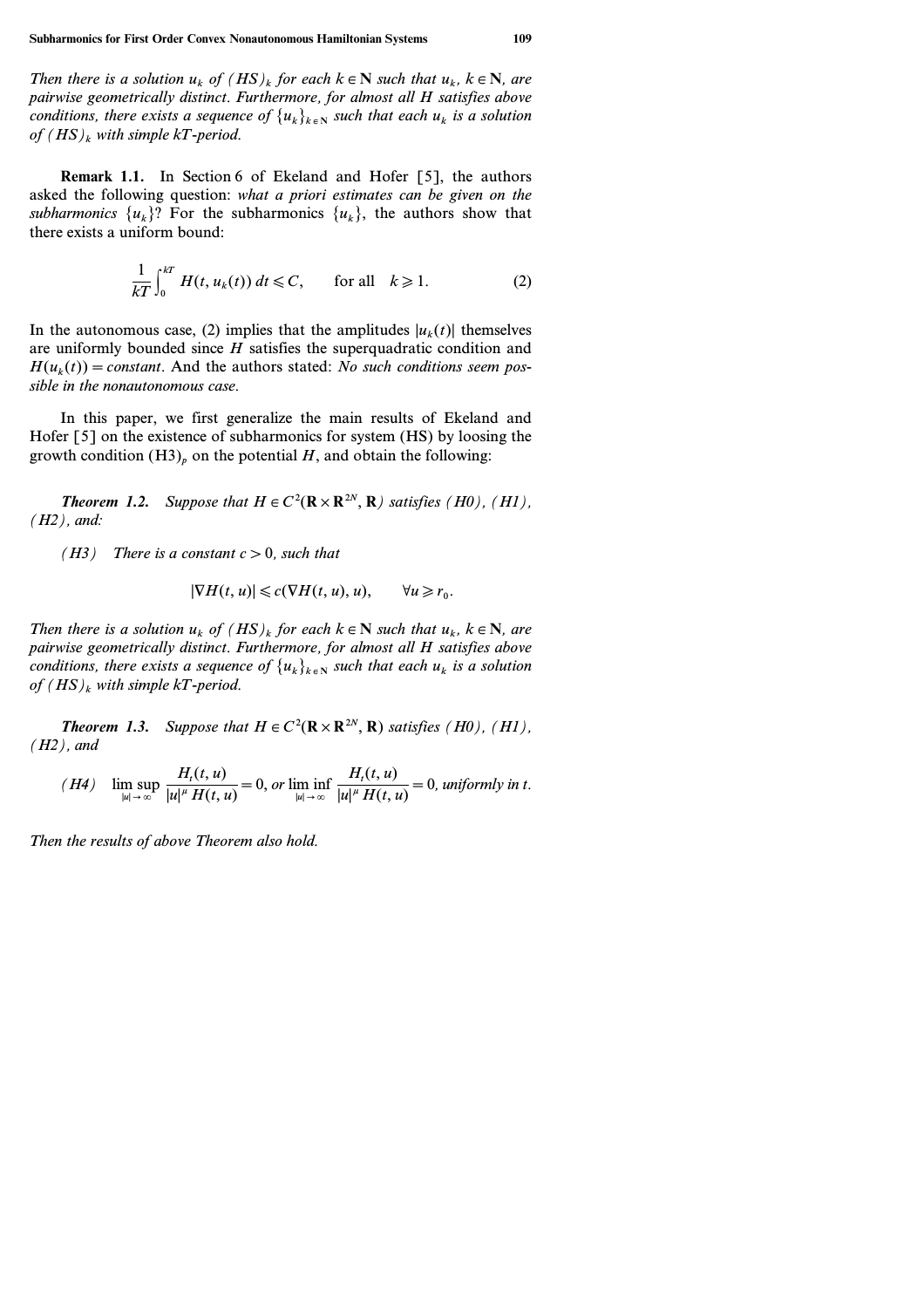**110 Xu**

**Remark 1.2.** In Ekeland and Hofer [5], the potential *H* is required to have growth rate  $|u|^{\mu}$  at infinity by condition (H1) and (H3)<sub>p</sub>. Here we use a much weaker condition (H3) (or (H4)), which include those potentials *H* growing like  $exp(|u|^p)$  at infinity. The condition (H3), which is first introduced in Rabinowitz [10], inquires the angle between  $\nabla H(t, u)$  and *u* is  $O(1/|u|)$  at infinity. And the condition (H4) is on  $H_t(t, u)/(|u|^{\mu} H(t, u))$ , which measures how far the system (HS) is away from the autonomous system, or one may consider the system (HS) with condition (H3) as a perturbed system with a large perturbation. Especially from condition (H3), one can add any superquadratic autonomous potential to the system (HS) and the results will still hold. Such a condition on  $H_t(t, u)/H(t, u)$  as (H4) was first introduced in Long and Xu [8] and Xu [14] to study the existence of periodic solutions of the system (HS).

Next we answer the question about *a priori* estimates on subharmonics raised by Ekeland and Hofer [5] when the system (HS) has globally superquadratic potential *H*, which means the superquadratic condition (H1) holds for all  $u \neq 0$ . We have the following result:

*Theorem 1.4. Suppose H satisfies (H0), the globally superquadratic condition (H1), (H2), and (H3) (or (H4)), then there exists subharmonics*  ${u_k}$  *of the system* (*HS*) such that  $u_k$ ,  $k \in \mathbb{N}$ , are pairwise geometrically dis*tinct. Furthermore there is a uniform bound M for*  $\{\|u_k\|_{C^0}\}_{k \in \mathbb{N}}$ *.* 

Here is the outline of this paper. In Section 2, we introduce the modified systems (HS)<sup>n</sup> with potentials  $H_n$  having growth rate  $|u|^{n}$  at infinity, which makes us be able to apply the existence results of Ekeland and Hofer [5] to the modified systems. We prove two new *a priori* estimates on the  $C^0$  norm of solutions for the modified systems.

In Section 3, we first construct the modified systems (HS)<sup>*n*</sup> to approximate the system (HS) as done in Ekeland [2] and Ekeland and Hofer [4], which satisfy the assumptions of the Theorems in Ekeland and Hofer [5]. Then we obtain the existence of subharmonics  $\{u_k^n\}_{k \in \mathbb{R}}$  for each modified system (HS)<sup>n</sup> by applying the Theorems in Ekeland and Hofer [5] to the modified system. Applying the estimates of Section 2 to the subharmonics  ${u_k}^n$ , we obtain the existence of subharmonics  ${u_k}$ <sub> $k \in \mathbb{R}$ </sub> for the system (HS). At the end of Section 3, we answer the question of Ekeland and Hofer in [5] for the system (HS) with globally superquadratic potentials *H*.

In Section 4, we consider the system (HS) with potential  $H(t, u) = \frac{1}{2}(Au, u) + W(t, u)$ , where *A* is a  $2N \times 2N$  symmetric matrix,  $W(t, u)$  satisfies globally superquadratic condition. We study the convergence of the subharmonics  $\{u_k\}_{k \in \mathbb{R}}$  for the system (HS). When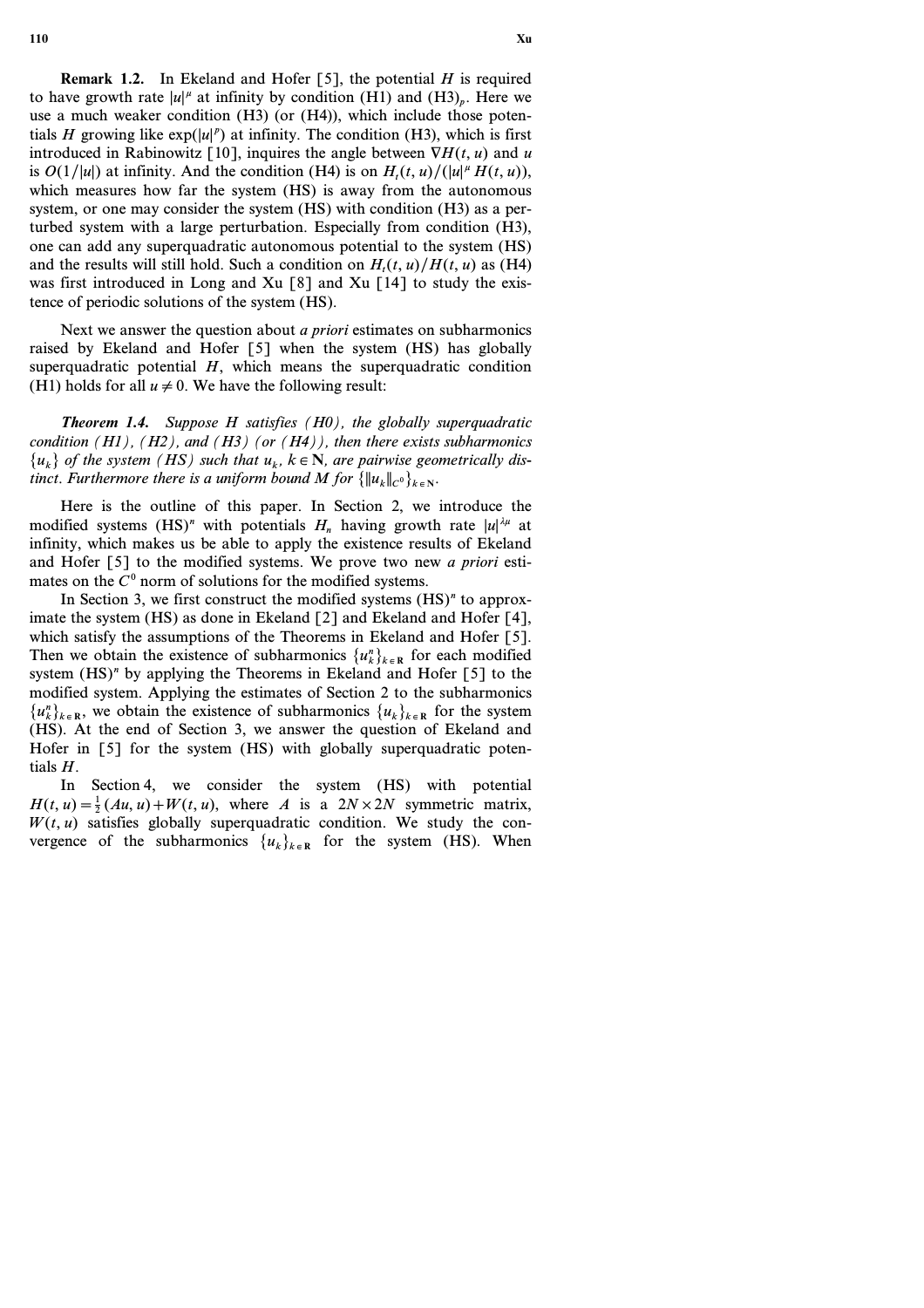$\sigma(\mathscr{J}A) \cap i\mathbb{R} \neq \emptyset$ , following the ideas in Rabinowitz [9] and Felmer [6], we have  $||u_k||_{C^1} \to 0$  as  $k \to \infty$ . When  $\sigma(\mathscr{J}A) \cap i\mathbb{R} \neq \emptyset$ , following the ideas in Tanaka [11] and using the uniform estimates on the subharmonics  ${u_k}_{k \in \mathbb{R}}$  for the system (HS), we show that there exists a nontrivial homoclinic orbit  $u_{\infty}$  of the system (HS) such that  $u_k(t) \to u_{\infty}(t)$  in  $C^1_{\text{loc}}(\mathbf{R}, \mathbf{R}^{2N})$  as  $k \to \infty$ .

### **2. TWO ESTIMATES**

In this section, we consider the modified systems

$$
(\text{HS})^n \qquad \mathscr{J}\dot{u} + \nabla H_n(t, u) = 0, \qquad (t, u) \in S_T \times \mathbb{R}^{2N}.
$$

Here we define  ${H_n}$  as

**Definition 2.1.** For *H* satisfying (H1),  $\sigma \in (0, 1]$  such that  $\mu \sigma > 2$ , and two sequences  $\{K_n\}$  and  $\{K'_n\}$  in **R**,  $\{H_n\}$  satisfies

- (i)  $K_n$  is monotonous increasing to infinity, as  $n \to \infty$  and  $K_n < K'_n$ ,  $\forall n \in \mathbb{N}$
- (ii) for any given  $t \in S_T$ ,  $H_n(t, \cdot) \in C^2(\mathbb{R}^{2N}, \mathbb{R})$ , for every  $n \in \mathbb{N}$ .
- (iii)  $H_n(t, u) = H(t, u)$ ,  $\forall |u| \le K_n$ , for every  $n \in \mathbb{N}$ ; and for some  $\lambda \in (\sigma, 1]$ , such that  $H_n(t, u) = c_n |u|^{u\lambda}, \forall |u| \ge K'_n$ , for every  $n \in \mathbb{N}$ .
- $(iv)$   $0 < \sigma \mu H_n(t, u) \le (\nabla H_n(t, u), u), \forall |u| \ge r_0$ , for every  $n \in \mathbb{N}$ .

Now we prove two new estimates on the *C<sup>0</sup>* norm of solutions of the modified systems  $(HS)^n$  for potential  $H$  with growth condition  $(H3)$ or (H4).

*Lemma 2.1. Suppose that H satisfies* (*H1*) and (*H3*),  $\{H_n\}$  *satisfies Definition 2.1, and u(t) is a solution of (HS)<sup>n</sup> such that*

$$
\int_0^T \left( \nabla H_n(t, u), u \right) dt \leq C, \qquad \int_0^T H_n(t, u) dt \leq C,
$$

*then we have the following estimate*

$$
||u||_{C^0} \leq M
$$

*where M is independent of u and n.*

**Proof.** Integrating (iv) of Definition 2.1 gives

$$
H_n(t, u) \geq a |u|^{\mu\sigma} - b, \qquad \forall u \in \mathbf{R}^{2N},
$$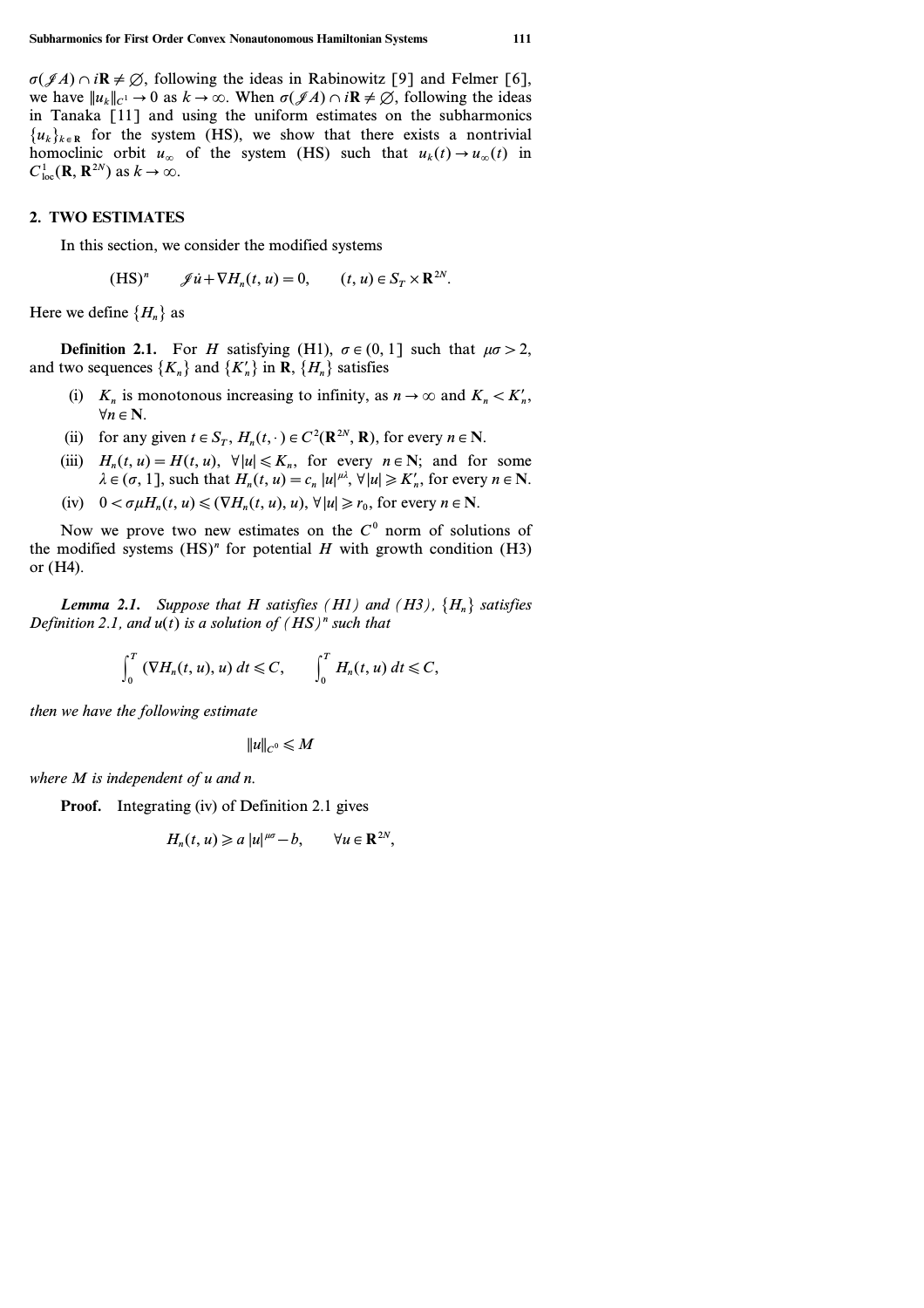where *a* and *b* are independent of *n* using (iii) of Definition 2.1. Hence we have

$$
C\geqslant \int_0^T H_n(t,u)\,dt\geqslant aT\int_0^T |u|^{\mu\sigma}\,dt-bT\geqslant aT(\min_{t\,\in\,S_T}|u(t)|)^{\mu\sigma}-bT.
$$

Therefore we have  $\min_{t \in S_T} |u(t)| \leq C_0$  where  $C_0$  is independent of *u* and *n*. Without loss generality, we may assume  $|u(t)|$  obtains its minimum at  $t=0$ , and  $|u(0)| \ge r_0$ ,

$$
|u(t)| - |u(0)| = \int_0^t \frac{d}{ds} |u(s)| \, ds \le \int_0^t |u(s)| \, ds = \int_0^t |\nabla H_n(t, u(s))| \, ds.
$$

From (H3) and (iii) of Definition 2.1 we have

$$
|\nabla H_n(t, u)| \leq c(\nabla H_n(t, u), u), \quad \text{for} \quad r_0 \leq |u| \leq K_n.
$$

We first show for large enough *n*,

$$
||u||_{C^0}\leqslant K_n.
$$

If not, by passing a subsequence, for each  $n \in \mathbb{N}$ , there exists  $u_n(t)$  and  $t_n \in S_T$ , such that  $|u_n(t_n)| = K_n$  and  $|u_n(t)| \leq K_n$  for  $t \in [0, t_n)$ . Let

$$
d = \max_{\{(t, u) \in S_T \times \mathbb{R}^{2N} | H(t, u) < 0\}} \{ | (\nabla H_n(t, u), u) | \},
$$

we then have

$$
|u_n(t_n)| \leq \int_0^{t_n} |\nabla H_n(s, u_n(s))| ds + |u_n(0)|
$$
  
\n
$$
\leq c \int_0^{t_n} (\nabla H_n(s, u_n(s)), u_n(s)) ds + |u_n(0)|
$$
  
\n
$$
\leq c \int_0^T (\nabla H_n(s, u_n(s)), u_n(s)) ds + c dT + C_0
$$
  
\n
$$
\leq cC + c dT + C_0,
$$

where *c*, *d*, *C*, and *C*<sup>0</sup> are independent of *u* and *n*. But then  $K_n \to \infty$ , as  $n \rightarrow \infty$ , which leads a contradiction. Hence there exists  $m \in \mathbb{N}$ , depending only on *H* and *C* such that for any  $n \ge m$ ,  $||u||_{C^0} \le K_n$  holds. Repeating this argument, we find that for any  $n \ge m$ ,

$$
|u(t)| \leqslant cC + c \, dT + C_0, \qquad \forall t \in S_T.
$$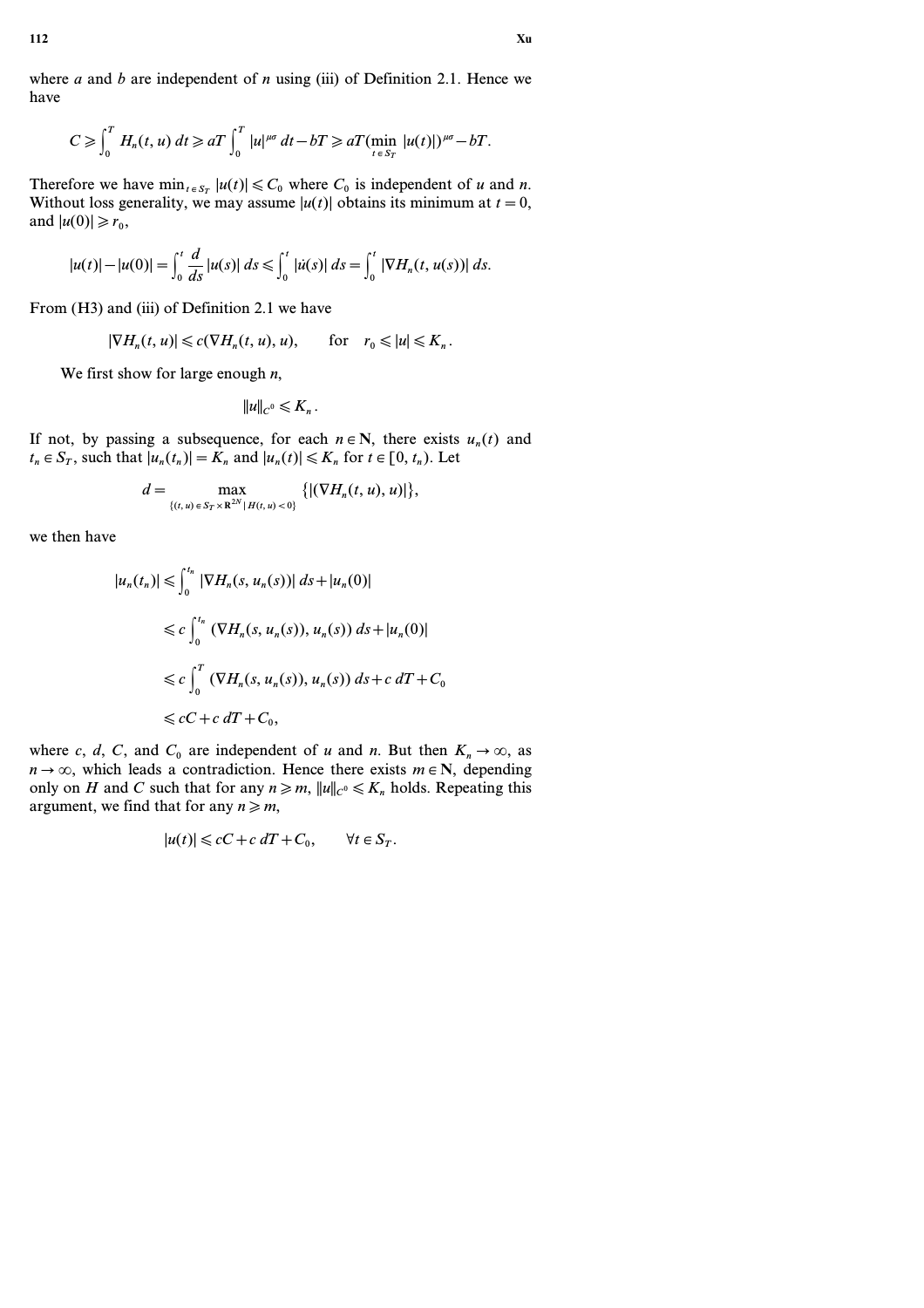For  $k < m$ , from (iii) of Definition 2.1, we have

$$
|\nabla H_k(t, u)| \leq c_k (\nabla H_k(t, u), u) \qquad \forall |u| \geq r_0,
$$

for some suitable constant  $c_k$ . By the same argument,

$$
|u(t)| \le |u(0)| + \int_0^t c_k(\nabla H_k(s, u(s)), u(s)) ds + d_k T
$$
  

$$
\le c_k C + d_k T + C_0, \qquad \forall t \in S_T
$$

where  $c_k$  and  $d_k$  are determined by  $H_k$  for  $k = 1, 2, ..., m - 1$ . Therefore

$$
||u||_{C^0} \le \max\{cC + c\ dT + C_0, c_kC + d_kT + C_0, k = 1, 2, ..., m-1\} = M,
$$

which completes the proof.  $\Box$ 

*Lemma 2.2. Suppose that*  $H(t, u)$  *satisfies* (*H1)* and (*H4)*,  ${H_n}$ *satisfies Definition 2.1, and u(t) is a solution of system (HS)<sup>n</sup> such that*

$$
\int_0^T \nabla H_n(t, u) u dt \leq C, \qquad \int_0^T H_n(t, u) dt \leq C.
$$

*Then we have the following estimate*

$$
||u||_{C^0} \leqslant M
$$

*where M is independent of u and n.*

**Proof.** As the first part of Proof of Lemma 2.1, we have  $\min_{t \in S_T} |u(t)|$  $\leq C_0$  and

$$
H(t, u) \geq a |u|^{\mu} - b, \qquad \forall u \in \mathbb{R}^{2N},
$$

where *a* and *b* are independent of *n*. Define

$$
\sigma(r) = \sup_{|u| \geq r, t \in S_T} \frac{H_t(t, u)}{|u|^{\mu} H(t, u)}, \quad \text{and} \quad \delta(r) = \inf_{|u| \geq r, t \in S_T} \frac{H_t(t, u)}{|u|^{\mu} H(t, u)}.
$$

Then (H4) means

$$
\lim_{r \to \infty} \sigma(r) = 0 \qquad \text{or} \qquad \lim_{r \to \infty} \delta(r) = 0.
$$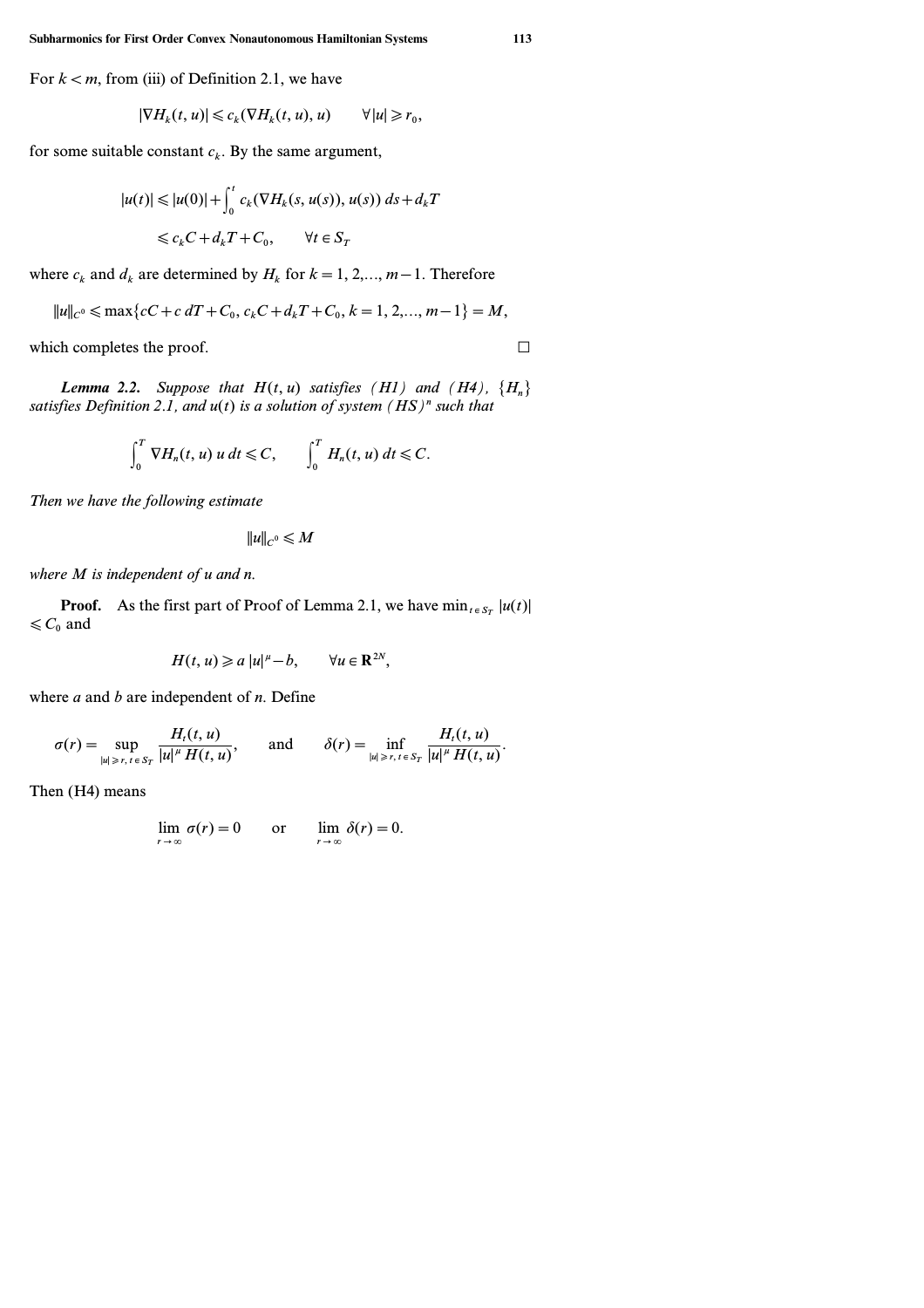Since  $H_n(t, u) > 0$  for  $|u| \ge r_0$ , we have

$$
C \geq \int_0^T H_n(t, u) dt \geq \int_{\{H_n(t, u) \geq 0\}} H_n(t, u) dt - T \sup_{H(t, u) < 0, t \in S_T} |H(t, u)|.
$$

Hence we have

 $\overline{a}$ 

$$
\int_{\{H_n(t,u)\geq 0\}} H_n(t,u) dt \leq C+T \sup_{H(t,u)<0, t\in S_T} |H(t,u)| = \bar{C},
$$

where  $\bar{C}$  is a constant independent of *n* and *u*. By the definition of  $\sigma(r)$ , we have that  $\sigma(r)$  is decreasing to 0. Fix a large  $R > r_0$ , such that

$$
a-\sigma(R)\bar{C} > 0.
$$

First, we show  $|u|_{C^0} \le K_n$  for large *n*. If not, by passing a subsequence we may assume for each *n*, there exists  $u_n(t)$ ,  $a_n$ , and  $b_n$  such that

$$
(a_n, b_n) \subset \{t \in S_T \mid R < |u_n(t)| < K_n\}
$$

and  $|u_n(a_n)| = R$ ,  $|u_n(b_n)| = K_n$ . Therefore we have

$$
H(b_n, u_n(b_n)) - H(a_n, u_n(a_n)) = \int_{a_n}^{b_n} \frac{d}{dt} H_n(t, u(t)) dt
$$
  
\n
$$
= \int_{a_n}^{b_n} \left[ (\nabla H_n(t, u_n(t)), \dot{u}_n(t)) + H_t(t, u_n(t)) \right] dt
$$
  
\n
$$
= \int_{a_n}^{b_n} H_t(t, u_n(t)) dt
$$
  
\n
$$
\leq \int_{a_n}^{b_n} \sigma(|u_n(t)|) |u_n(t)|^{\mu} H(t, u_n(t)) dt
$$
  
\n
$$
\leq \sigma(R) K_n^{\mu} \int_{a_n}^{b_n} H(t, u_n(t)) dt
$$
  
\n
$$
\leq \sigma(R) \bar{C} K_n^{\mu}.
$$

On the other hand,

$$
H(b_n, u_n(b_n)) - H(a_n, u_n(a_n)) \ge a |u_n(b_n)|^{\mu} - b - \max_{|u| \le R, t \in S_T} |H(t, u)|
$$
  
=  $aK_n^{\mu} - (b + \max_{|u| \le R, t \in S_T} |H(t, u)|).$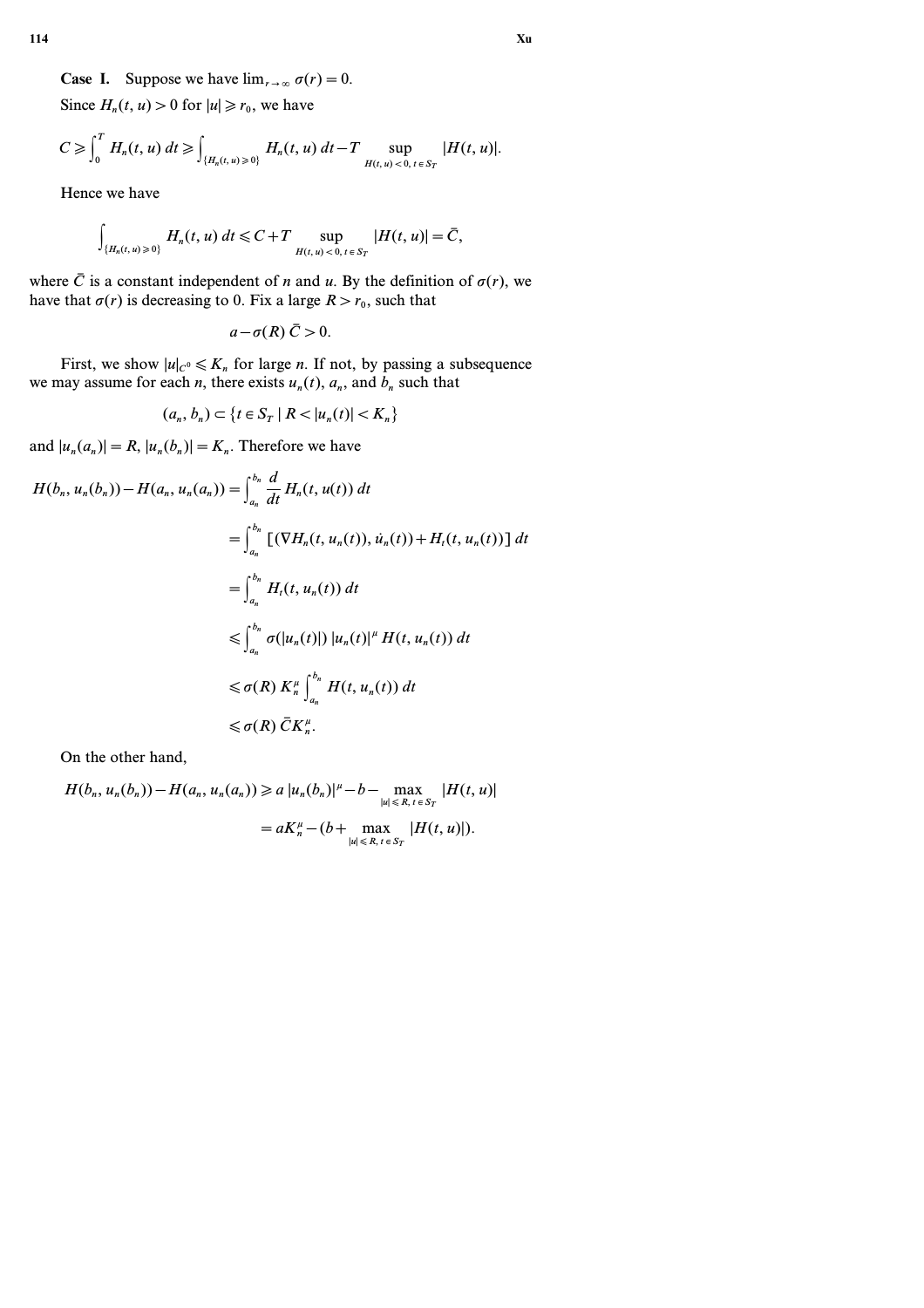If we combine these two formulas, we get that

$$
(a-\sigma(R)\bar{C}) K_n^{\mu} \leq b + \max_{|u| \leq R, t \in S_T} |H(t, u)|.
$$

Since  $a - \sigma(R)$   $\bar{C} > 0$  and  $K_n \to \infty$  as  $n \to \infty$ , the left side tends to infinity, but the right side is a constant independent of *u* and *n*. This leads a contradiction. Hence there exists  $m \in \mathbb{N}$ , which is determined by  $H(t, u)$ and *N* only, such that for any  $n \ge m$ , if  $u(t)$  is a critical point of  $I_n$  such that  $I_n(u) \leq N$ , we have  $|u|_{C^0} \leq K_n$ .

For  $n \ge m$ , if  $||u||_{C^0}$  doesn't have an *n*-independent upper bound  $M_0$ , then following the above proof with  $K_n$  replaced by  $M_n$  where  $M_n \to \infty$  as  $n \rightarrow \infty$ , we also get a contradiction. For  $n < m$ , as the proof in last part of Lemma 2.1, we have

$$
|u(t)| \leq c_k C + d_k T + C_0, \qquad \forall t \in S_T,
$$

where  $c_k$  and  $d_k$  are determined by  $H_k$ ,  $k = 1, 2, \ldots, m-1$ .

Hence we have

$$
||u||_{C^0} \le \max\{M_0, c_kC + d_kT + C_0, k = 1, 2, ..., m-1\} = M.
$$

**Case II.** Suppose we have  $\lim_{r \to \infty} \delta(r) = 0$ .

We need only to modify the proof of Case I a little. We have

$$
(a+\delta(R)\,\bar{C})\,K_n^{\mu}\leq b+\max_{|u|\leq R,\,t\,\in\,S_T}|H(t,u)|,
$$

where  $a + \delta(R)$   $\bar{C} > 0$  and  $K_n \to \infty$  as  $n \to \infty$ . Using the same argument as in Case I, we have

$$
||u||_{C^0}\leqslant M.
$$

By combining these two cases, we obtain the Lemma.  $\Box$ 

**Remark 2.1.** Here we proved these two Lemmas for general potentials *H*, where we don't make any assumptions on the potential *H* nearby  $u=0$  and convexity. In next part of this paper  $H(t, u) \ge 0$  is satisfied, which implies  $d = d_k = 0$  and  $\bar{C} = C$ , then the bound *M* is independent of the period  $T$  and depends on  $C$  and  $H$  only from the proofs of two Lemmas. This is one key observation to get *a priori* estimates for subharmonics  $\{u_k\}$  and answer the question of Ekeland and Hofer [5].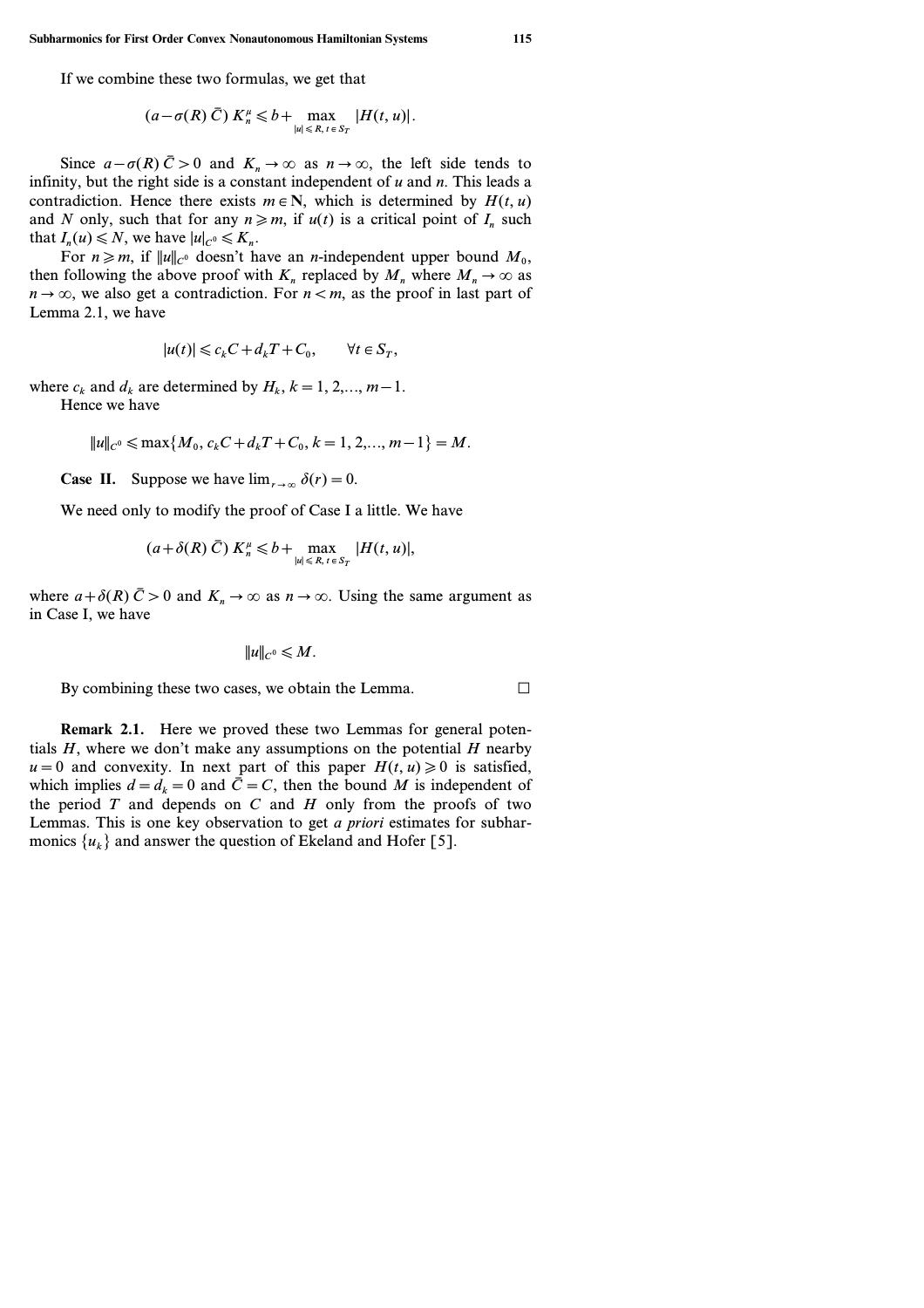**Remark 2.2.** When  $H(t, u) = \frac{1}{2}(Au, u) + W(t, u)$ , where *A* is a  $2N \times 2N$  symmetric matrix, and  $W(t, u)$  satisfies (H1) and (H3) (or (H4)), notice that in the Proof of Lemma 2.1, the quadratic part doesn't show up, and in the Proof of Lemma 2.2, the quadratic part add a  $CK_n^2$  term only, Lemmas 2.1 and 2.2 still hold for such potentials.

# **3. PROOFS OF MAIN THEOREMS**

In this section, following the ideas in Xu  $[12-16]$ , and using the estimates obtained in the last section, we first prove Theorems 1.2 and 1.3.

**Proof of Theorems 1.2 and 1.3.** We first modify the *H* by a sequence  ${H_n}$  which satisfies Definition 2.1 and *(H0)*. We do the truncation the same as done in p. 533 of Ekeland [2] or p. 185 of Ekeland and Hofer [4]. In Ekeland [2] or Ekeland and Hofer [4], the authors dealt with the truncation for *H* under autonomous case. Here we do the same truncation to  $H(t, \cdot)$  for any fixed  $t \in S_T$  as they did to  $H(\cdot)$ . Hence for the new systems  $(HS)^n$ , the conditions of Theorem 1.1 are satisfied, then we have subharmonics  $\{u_{n,k}\}_k \in \mathbb{N}$  for each system (HS)<sup>*n*</sup>.

Next we study the bound of  ${\|u_{n,k}\|_{C} \}_{n \in \mathbb{N}}}$  for any fixed  $k \in \mathbb{N}$ . As in Ekeland and Hofer [5], define the Legendre transform  ${G_n}$  of  ${H_n}$  by

$$
G_n(t, x) = \sup_{u \in \mathbb{R}^{2N}} [(x, u) - H_n(t, u)],
$$

and by duality, the assumptions on  $\{H_n\}$  imply the following properties of  ${G_n}$ :

(G1) 
$$
\frac{\mu\sigma}{\mu\sigma-1} G_n(t, x) \ge (\nabla G_n(t, x), x) > 0, \forall |x| \ge r_0
$$
, for every  $n \in \mathbb{N}$ .

(G2) 
$$
G_n(t, x) \leq \frac{1}{a} |x|^{\frac{\mu\sigma}{\mu\sigma-1}} + b = G_0(t, x), \forall x \in \mathbb{R}^{2N}.
$$

For each integer  $n, k \in \mathbb{N}$  define

$$
\Phi_{n,k}(x) = \frac{1}{kT} \int_0^{kT} \left[ \frac{1}{2} \left( \mathcal{J}x(t), \int_0^t x(s) \, ds \right) + G_n(t, -\mathcal{J}x(t)) \right] dt.
$$

If  $\Phi_{n,k}$  has a critical point  $x_{n,k}$ , then the system (HS)<sup>n</sup>, obtained from the system (HS) by replacing *H* by  $H_n$ , has a *kT*-periodic solution  $u_{n,k}(t)$  with  $u_{n,k}(t) = x_{n,k}(t)$ . For fixed  $k \in \mathbb{N}$ , define

$$
c_{n,k} = \Phi_{n,k}(x_{n,k})
$$
  
=  $\frac{1}{kT} \int_0^{kT} \left[ \frac{1}{2} \left( \mathcal{J}x_{n,k}(t), \int_0^t x_{n,k}(s) \, ds \right) + G_n(t - \mathcal{J}x_{n,k}(t)) \right] dt$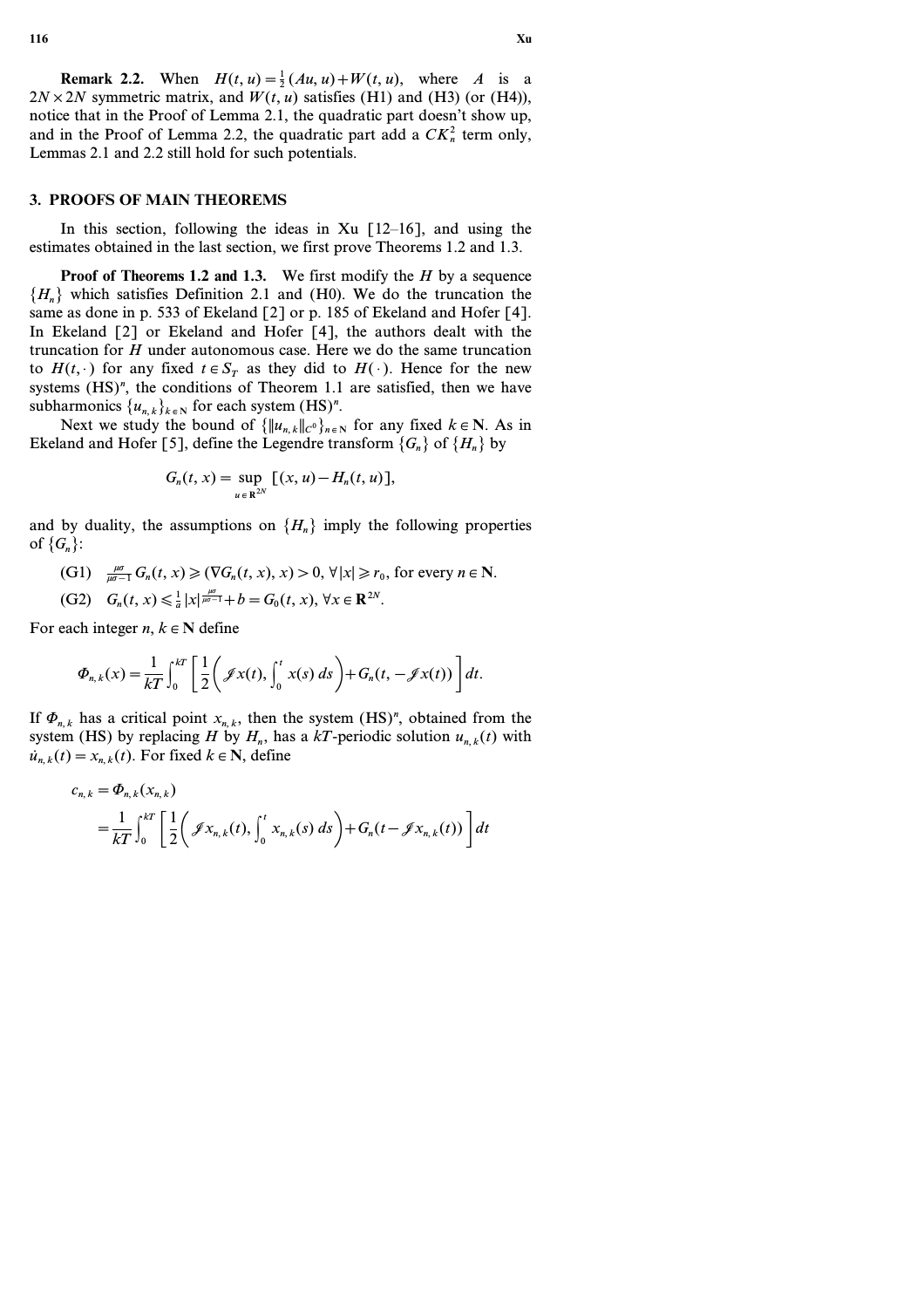**Subharmonics for First Order Convex Nonautonomous Hamiltonian Systems 117**

and by duality, there are the equivalent formula for  ${c_{n,k}}$ :

$$
c_{n,k} = \frac{1}{kT} \int_0^{kT} \left[ \frac{1}{2} (\mathcal{J} \dot{u}_{n,k}(t), u_{n,k}(t)) - H_{n,k}(t, u_{n,k}(t)) \right] dt.
$$

Since  $\{H_n(t, u)\}$  satisfy (iv) of Definition 2.1 and  $u_{n,k}$  is a kT-periodic solution of the system (HS)*<sup>n</sup>* , we have

$$
c_{n,k} = \frac{1}{kT} \int_0^{kT} \left[ \frac{1}{2} (\nabla H_n(t, u_{n,k}(t)), u_{n,k}(t)) dt - H_{n,k}(t, u_{n,k}(t)) \right] dt
$$
  
\n
$$
\geq \frac{1}{kT} \int_0^{kT} \left( \frac{1}{2} - \frac{1}{\mu \sigma} \right) (\nabla H_n(t, u_{n,k}(t)), u_{n,k}(t)) dt + L
$$
  
\n
$$
\geq \frac{1}{kT} \int_0^{kT} \left( \frac{\mu \sigma}{2} - 1 \right) H_{n,k}(t, u_{n,k}(t)) dt + L,
$$
 (3)

where  $L$  is a constant coming from  $(H1)$  or (iv) of Definition 2.1. Note that  $L=0$  if *H* satisfies the globally superquadratic condition which means (H1) holds for  $r_0 = 0$ .

In Ekeland and Hofer [5], all solutions  $\{x_{n,k}\}\$  are obtained via the mountain pass theorem, i.e.,

$$
c_{n,k} = \Phi_{n,k}(x_{n,k}) = \inf_{\gamma \in \Gamma} \max_{0 \leq t \leq 1} \Phi_{n,k}(\gamma(t)),
$$

where *C* is the set of all continuous paths  $\gamma: [0, 1] \rightarrow X_{kT}$ , such that  $\gamma(0) = 0$  and  $\gamma(1) = x_0$  for some suitable  $x_0$  such that  $\Phi_{n,k}(x_0) \leq 0$ . Define

$$
\Phi_{0,k}(x) = \frac{1}{kT} \int_0^{kT} \left[ \frac{1}{2} \left( \mathcal{J}x(t), \int_0^t x(s) \, ds \right) + G_0(t, -\mathcal{J}x(t)) \right] dt.
$$

Since (G2) holds, for fixed  $k \in \mathbb{N}$ , we have  $\Phi_{n,k}(x) \leq \Phi_{0,k}(x)$  for any path x hold for all  $n \in \mathbb{N}$ . Taking the path  $\gamma_0$ ,

$$
\gamma_0(s)=(s\dot{y}_k,s\dot{q}_k),
$$

with  $y_k(t) = (0, ..., 0, R) \sin \frac{2\pi}{kT} t$ , and  $q_k(t) = (0, ..., 0, R) \cos \frac{2\pi}{kT} t$ , where *R* > 0 large enough such that  $\Phi_{0,k}(\dot{y}_k, \dot{q}_k) \le 0$ . Then we have

$$
c_{n,k} \leqslant \max_{0 \leqslant s \leqslant 1} \Phi_{n,k}(\gamma_0(s)) \leqslant \max_{0 \leqslant s \leqslant 1} \Phi_{0,k}(\gamma_0(s)).
$$

Define  $\alpha = \frac{\mu\sigma}{\mu\sigma - 1} \in (1, 2)$ , then we have

$$
\Phi_{0,k}(\gamma_0(s)) = \frac{1}{a} \left( \frac{2\pi Rs}{kT} \right)^{\alpha} + b - \frac{kT}{2\pi} \left( \frac{2\pi Rs}{kT} \right)^2,
$$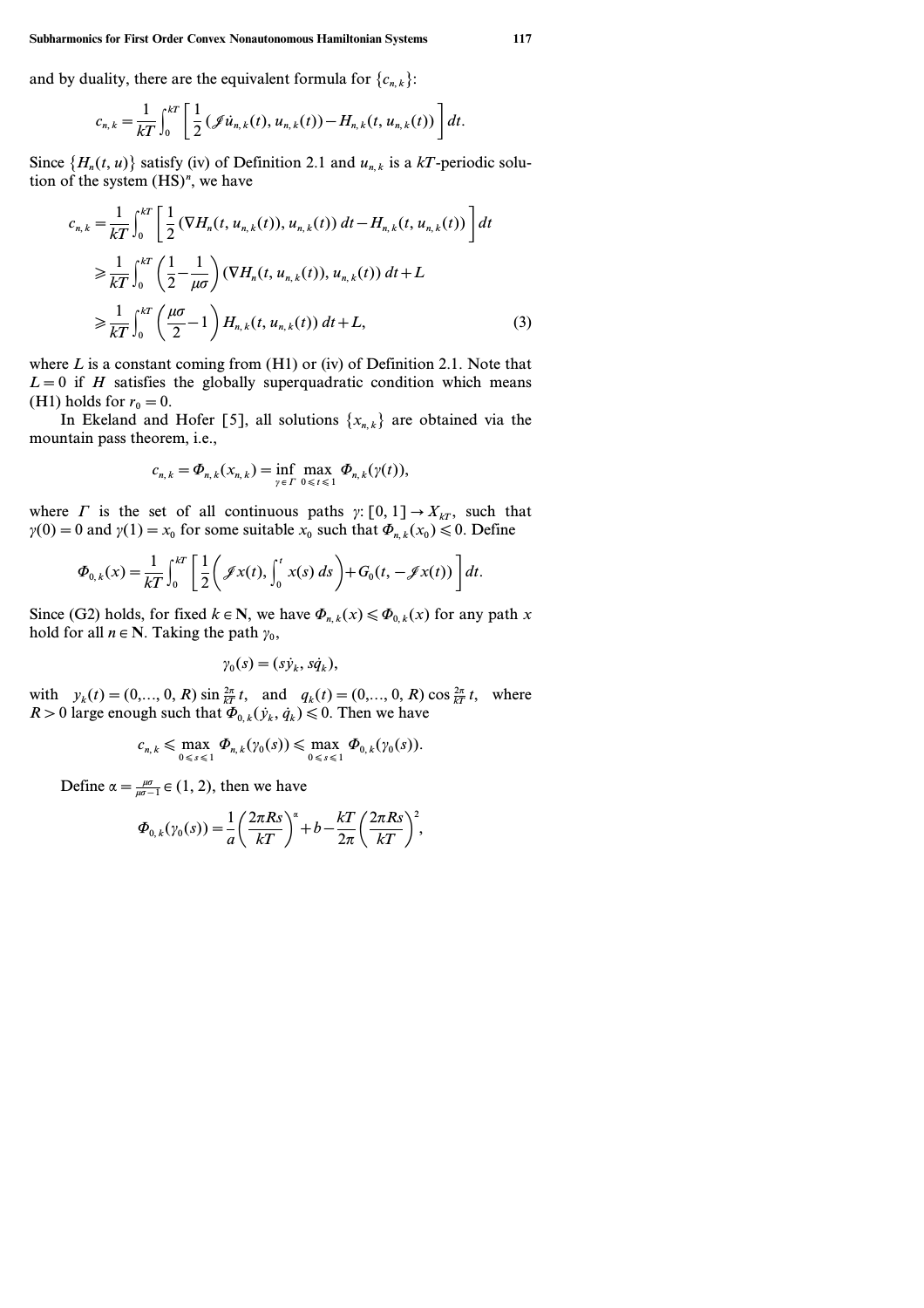also,

$$
c_{n,k} \leq \max_{0 \leq s \leq 1} \Phi_{0,k}(\gamma_0(s))
$$
  

$$
\leq \max_{0 \leq s \leq \infty} \left[ \frac{1}{a} s^{\alpha} + b - \frac{kT}{2\pi} s^2 \right]
$$
  

$$
= \frac{1}{a} \left( 1 - \frac{\alpha}{2} \right) \left( \frac{\alpha \pi}{akT} \right)^{\frac{\alpha}{2-\alpha}} + b.
$$
 (4)

If we combine (3) and (4), we get

$$
\int_0^{kT} \left( \nabla H_n(t, u_{n,k}(t)), u_{n,k}(t) \right) dt \le D(kT)^{\frac{-2}{2-\alpha}} + kT(b+D_1L) = C_k,
$$
  

$$
\int_0^{kT} H_n(t, u_{n,k}(t)) dt \le D(kT)^{\frac{-2}{2-\alpha}} + kT(b+D_1L) = C_k.
$$

Hence if  $k \in \mathbb{N}$  is fixed, applying Lemma 2.1 (or Lemma 2.2) to  ${u_{n,k}}_{n \in \mathbb{N}}$ , we get a constant  $M_k$ , which is dependent on  $C_k$  and *H* only, such that  $||u_{n,k}||_{C^0} \le M_k$  holds for all  $n \in \mathbb{N}$ . Now for large  $n \in \mathbb{N}$  such that  $K_n > M_k$ , we have

$$
||u_{n,k}||_{C^0} \leqslant M_k < K_n.
$$

On the other hand, we have

$$
H_n(t, u) = H(t, u), \qquad \forall |u| < K_n.
$$

This implies that  $u_{n,k}(t)$  is a solution of system  $(HS)_k$  when  $||u_{n,k}||_{C^0} < K_n$ .

Hence for any given  $k \in \mathbb{N}$ , there exists a large enough  $n \in \mathbb{N}$  such that  $u_{n,1},..., u_{n,k}$  are subharmonics of the system (HS), i.e., Theorems 1.2 and 1.3 are proved.  $\Box$ 

In next part we answer the question about *a priori* estimates on subharmonics raised by Ekeland and Hofer in [5] when the system (HS) has globally superquadratic potential *H*, which means the superquadratic condition (H1) holds for all  $u \neq 0$ .

**Proof of Theorem 1.4.** From the proofs of Theorems 1.1 and 1.2, we need only to show there exist a uniform bound for  ${\|u_{n,k}\|_{C} \}_{n,k \in \mathbb{N}}$  where  $\{u_{n,k}\}_{n,k \in \mathbb{N}}$  are those subharmonics that we obtain for  $(HS)^n$ .

Since *H* satisfies (H0), we have

$$
H(t, u) \geq a(t, u) |u|^2 \geq A(|u|) |u|^2, \qquad \forall (t, u) \in S_T \times \mathbb{R}^{2N},
$$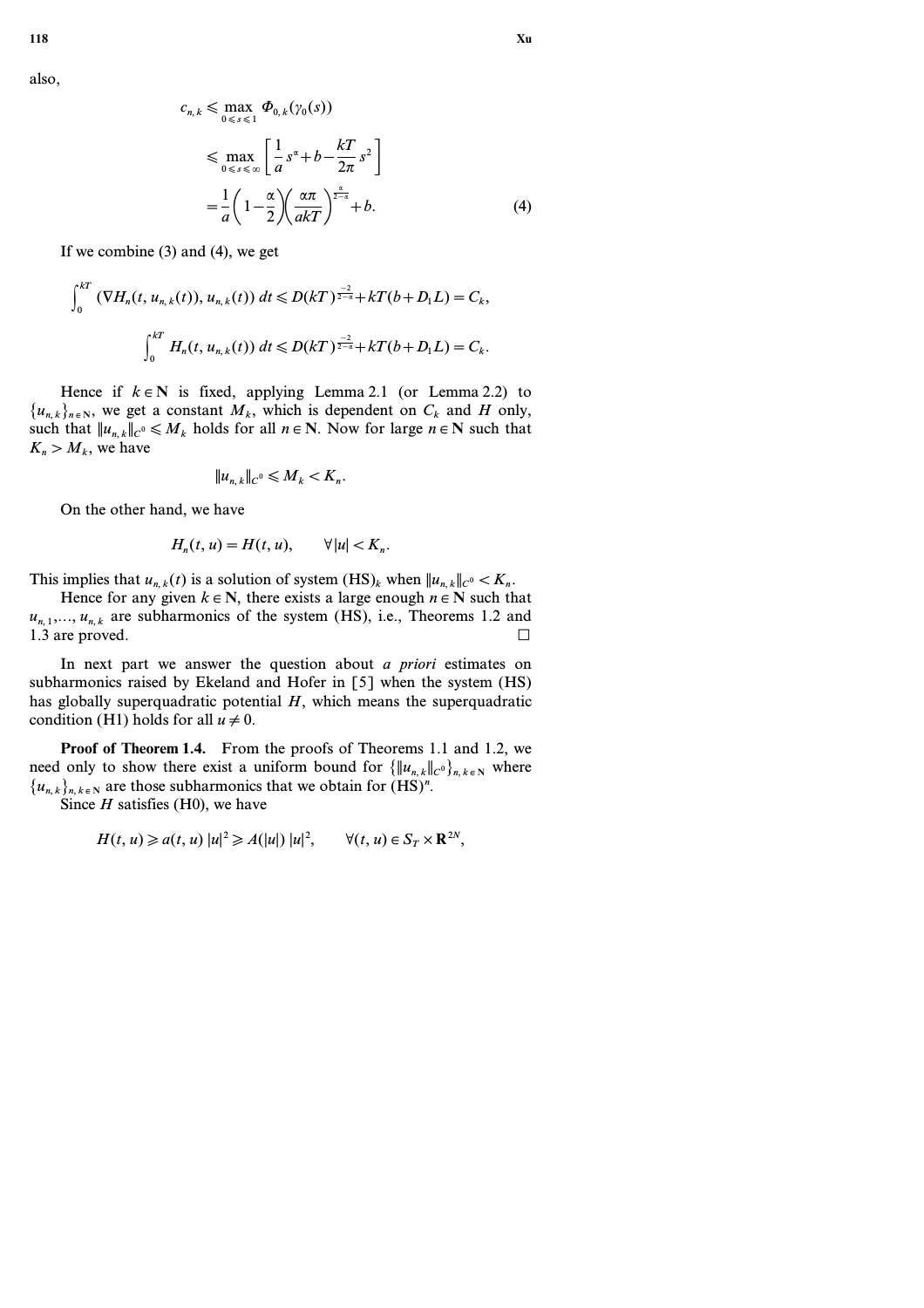where  $A(r) = \min_{t \in S_T, |u|=r} a(t, u) > 0$  for  $r > 0$ , from (H2) we have  $A(r) \rightarrow 0$ , as  $r \rightarrow 0$ . By duality, *G* satisfies

$$
G(t, x) \leq B(|x|) |x|^2, \qquad \forall (t, x) \in S_T \times \mathbf{R}^{2N},
$$

where  $B(r) \to \infty$  as  $r \to 0$  and  $B(r) = o(\frac{1}{r})$  near  $r = 0$ .

Hence we have

$$
H_n(t, u) \geqslant \max\{a \, |u|^{\mu\sigma}-b, A(|u|) \, |u|^2\},\,
$$

and by the duality,

$$
G_n(t, x) \le \min\left\{\frac{1}{a}|x|^{\mu\sigma} + b, B(|x|)|x|^2\right\} = G_0(t, x).
$$

Using this  $G_0$ , we get

$$
c_{n,k}\leqslant \max_{0\leqslant s\leqslant 1}\Phi_{0,k}(\gamma_0(s)).
$$

**Here** 

$$
\Phi_{0,k}(\gamma_0(s)) = \min \bigg\{ \frac{1}{a} \bigg( \frac{2\pi Rs}{kt} \bigg)^{\alpha} + b, B \bigg( \frac{2\pi Rs}{kT} \bigg) \bigg| \frac{2\pi Rs}{kT} \bigg|^{2} \bigg\} - \frac{kT}{2\pi} \bigg( \frac{2\pi Rs}{kT} \bigg)^{2}.
$$

Since  $\frac{1}{a}t^{\alpha} + b - \frac{kT}{2\pi}t^2$  obtains its maximum at  $t = \left(\frac{\alpha\pi}{akT}\right)^{1/(2-\alpha)}$ , which is close to  $t = 0$ , and for such a value  $t$ ,  $B(t) |t|^2 < \frac{1}{a}t^a + b$  for large  $k \in \mathbb{N}$ . Hence we need to estimate the maximum of

$$
f(t) = B(t) t^2 - \frac{kT}{2\pi} t^2.
$$

Since  $B(t) > \frac{kT}{2\pi}$  implies  $t \le \frac{2c_1\pi}{kT}$  for some constant  $c_1$  depending on *B* only. Hence from  $\overline{B}(t) = o(1/t)$ , we have  $B(t) \le \frac{c_2}{t}$  for  $t \le \frac{2c_1\pi}{kT}$  where  $c_2$  depending on *B* only. Hence we have

$$
f(t) \leqslant c_2 t - \frac{kT}{2\pi} t^2 \leqslant \frac{c_2^2}{2kT},
$$

which yields

$$
c_{n,k} \leqslant \frac{c_2^2}{2kT},
$$

where  $c_2$  is dependent on *H* only.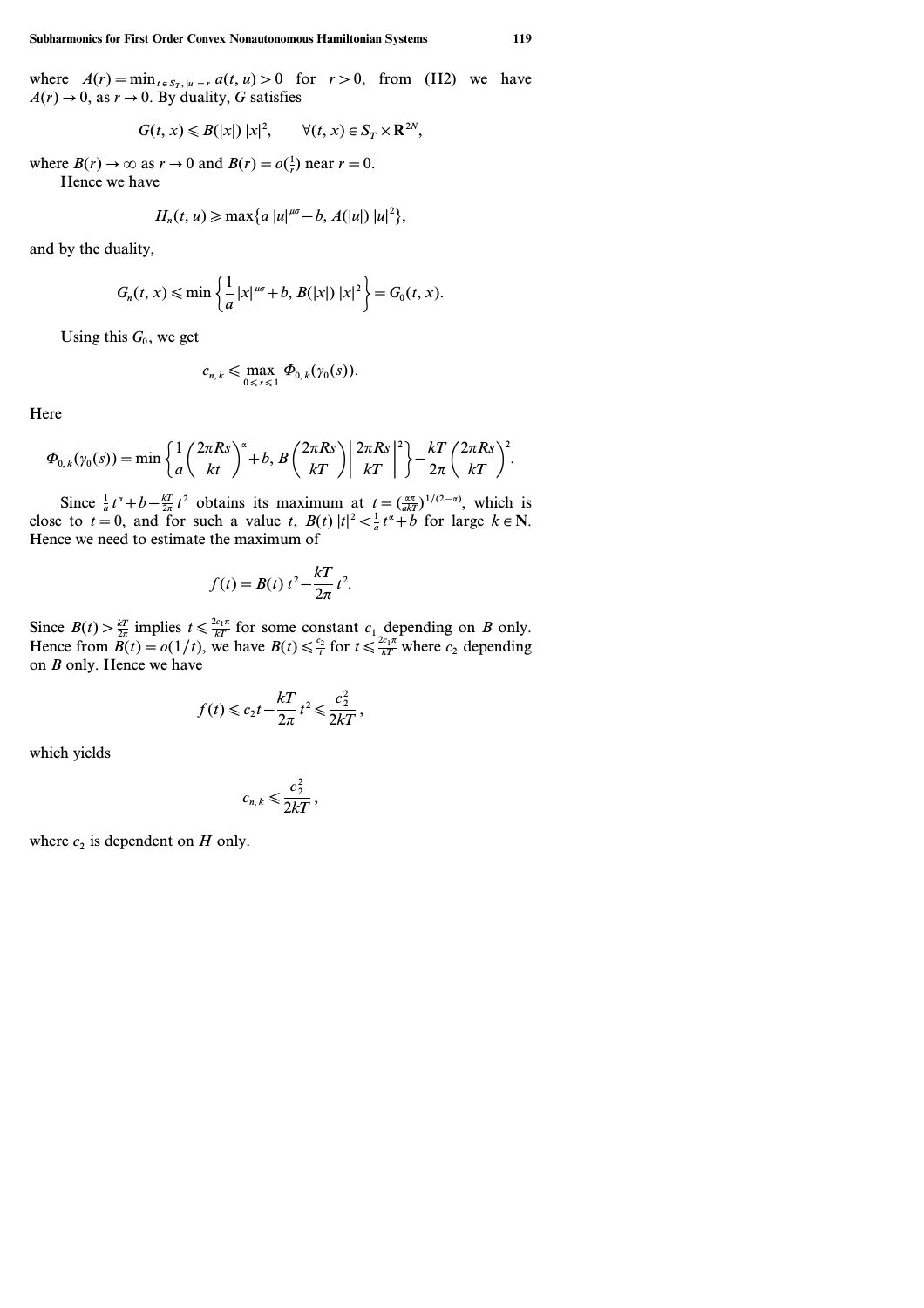Now *H* satisfies the globally super-quadratic potential, which implies  $L=0$  as said in the proof of Theorems 1.2 and 1.3. We have

$$
\int_0^{kT} \left(\nabla H_n(t, u_{n,k}(t)), u_{n,k}(t)\right) dt \leqslant C, \qquad \int_0^{kT} H_n(t, u_{n,k}(t)) dt \leqslant C,
$$

where  $C = \frac{e_2^2 D}{2}$  depends on *H* only. Then from Lemma 2.1 (or Lemma 2.2), and the Remark 2.1, we know that there is a uniform bound *M* for  ${\|u_{n,k}\|_{C} \}$ , and *M* is dependent on *H* only.

**Remark 3.1.** Notice that for large *k*, *cn, k* is small from above proof, and the dependence of the related constants, we can find that  $||u_k||_{C^0} \to 0$  as  $k \to \infty$ . We will study the convergence of the subharmonics with more general potential *H* in next section, which includes above as a special case.

# **4. CONVERGENCE OF SUBHARMONICS**

In this section, we study the convergence of the subharmonics  $\{u_k\}_{k \in \mathbb{R}}$ for the system (HS), which potential  $H(t, u)$  has the form

$$
H(t, u) = \frac{1}{2}(Au, u) + W(t, u),
$$

satisfying

(A) *A* is a  $2N \times 2N$  symmetric matrix such that

$$
\sigma(\mathscr{J}A)\cap i\mathbf{R}\neq\varnothing
$$

or

 $(A)^c$  *A* is a  $2N \times 2N$  symmetric matrix such that

$$
\sigma(\mathscr{J} A)\cap i\mathbf{R}\neq\varnothing
$$

and  $W(t, u)$  is *T*-periodic in *t* variable and globally superquadratic in *u* variable; more precisely  $W(t, u)$  satisfies (H0), (H1) with  $r_0 = 0$ , (H2), (H3)  $(or (H4))$  and

(H5) there are  $\alpha \ge \mu$  and  $c > 0$  such that

$$
W(t, u) \geqslant c |u|^{\alpha}, \qquad \forall (t, u) \in \mathbf{R} \times \mathbf{R}^{2N}.
$$

Following the ideas in Felmer  $\lceil 6 \rceil$  and Rabinowitz  $\lceil 10 \rceil$ , we have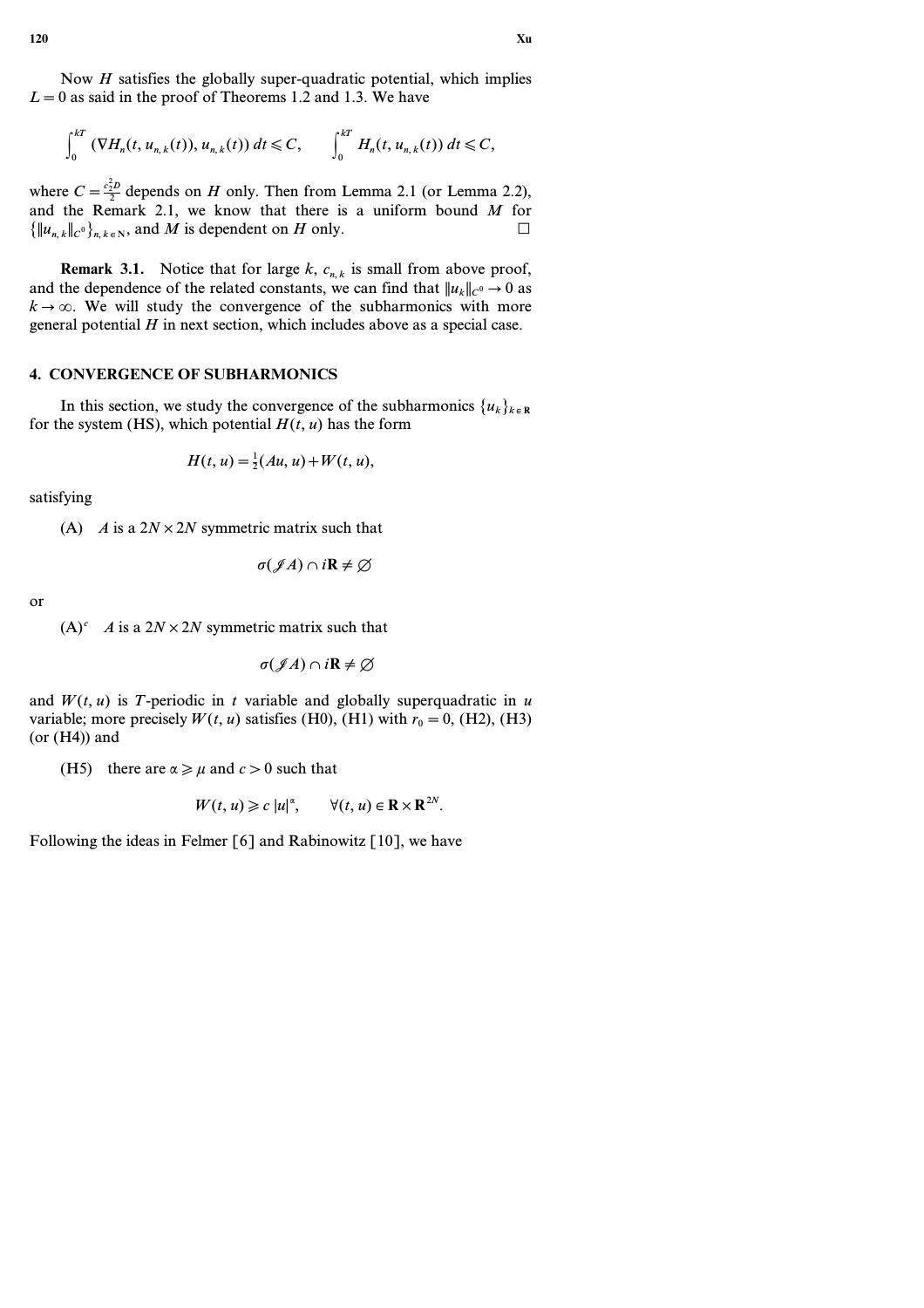*Theorem 4.1.* Assume A satisfies  $(A)^c$  and  $W(t, u)$  satisfies above *conditions, then there is a sequence of pairwise geometrically distinct* subharmonics  $\{u_k(t)\}_{k \in \mathbb{N}} \subset C^1(\mathbf{R}, \mathbf{R}^{2N})$  of the system (HS) such that  $||u_k||_{C^1} \to 0$  *as*  $k \to \infty$ .

**Remark 4.1.** In [6] and [10], without assuming the convex condition on the potential  $W(t, u)$ , the above result without pairwise geometrically distinct for each  $k \in \mathbb{N}$  was proved under conditions  $(A)^c$ ,  $(H1)$  with  $r_0 = 0$ , (H2), (H3), and (H5) in Rabinowitz [10], and the existence of subharmonics was proved under conditions  $(A)^c$ ,  $(H1)$  with  $r_0 = 0$ ,  $(H2)$ , a stronger condition similar to (H4) and (H5) in Xu [12] and [14]. Here we study the convex Hamiltonian systems, we obtain pairwise geometrically distinct subharmonics.

Following the ideas in Tanaka [11], we have

*Theorem 4.2. Assume A satisfies (A) and W(t, u) satisfies above conditions, then there is a sequence of pairwise geometrically distinct subharmonics*  $\{u_k(t)\}_{k \in \mathbb{N}} \subset C^1(\mathbf{R}, \mathbf{R}^{2N})$  of the system (HS) such that

*(i)* there are constants  $m, M > 0$  independent of  $k \in \mathbb{N}$  such that

$$
m \leqslant \int_0^{kT} \left[ \frac{1}{2} (-\mathscr{J} \dot{u}_k, u_k) - H(t, u_k) \right] dt \leqslant M;
$$

*(ii)* moreover  $\{u_k(t)\}_{k \in \mathbb{N}}$  is compact in the following sense: for any *sequence of integers*  $k_n \to \infty$ , there exists a subsequence  $\{k_{n_i}\}_{i \in \mathbb{N}}$ *and a nontrivial homoclinic orbit*  $u_{\infty}(t)$  *emanating from* 0 *such that* 

$$
u_{k_{n_i}}(t) \to u_\infty(t) \text{ in } C^1_{\text{loc}}(\mathbf{R}, \mathbf{R}^{2N}), \quad \text{as } i \to \infty.
$$

**Remark 4.2.** In Tanaka [11], without assuming the convex condition on the potential  $W(t, u)$ , the above result without pairwise geometrically distinct for each  $k \in \mathbb{N}$  was proved under conditions  $(A)^c$ ,  $(H1)$  with  $r_0 = 0$ , (H2), (H3), and (H5). Here we study the convex Hamiltonian systems, we obtain pairwise geometrically distinct subharmonics. When  $W(t, u)$  satisfies (H3), our result on the existence of the homoclinic orbit is a special case of Tanaka [11], but when  $W(t, u)$  satisfies (H4), our result on the existence of the homoclinic orbit is new. In Xu  $\lceil 13 \rceil$  and  $\lceil 16 \rceil$ , one can find the existence of homoclinic orbits for Hamiltonian system (HS) under general setting.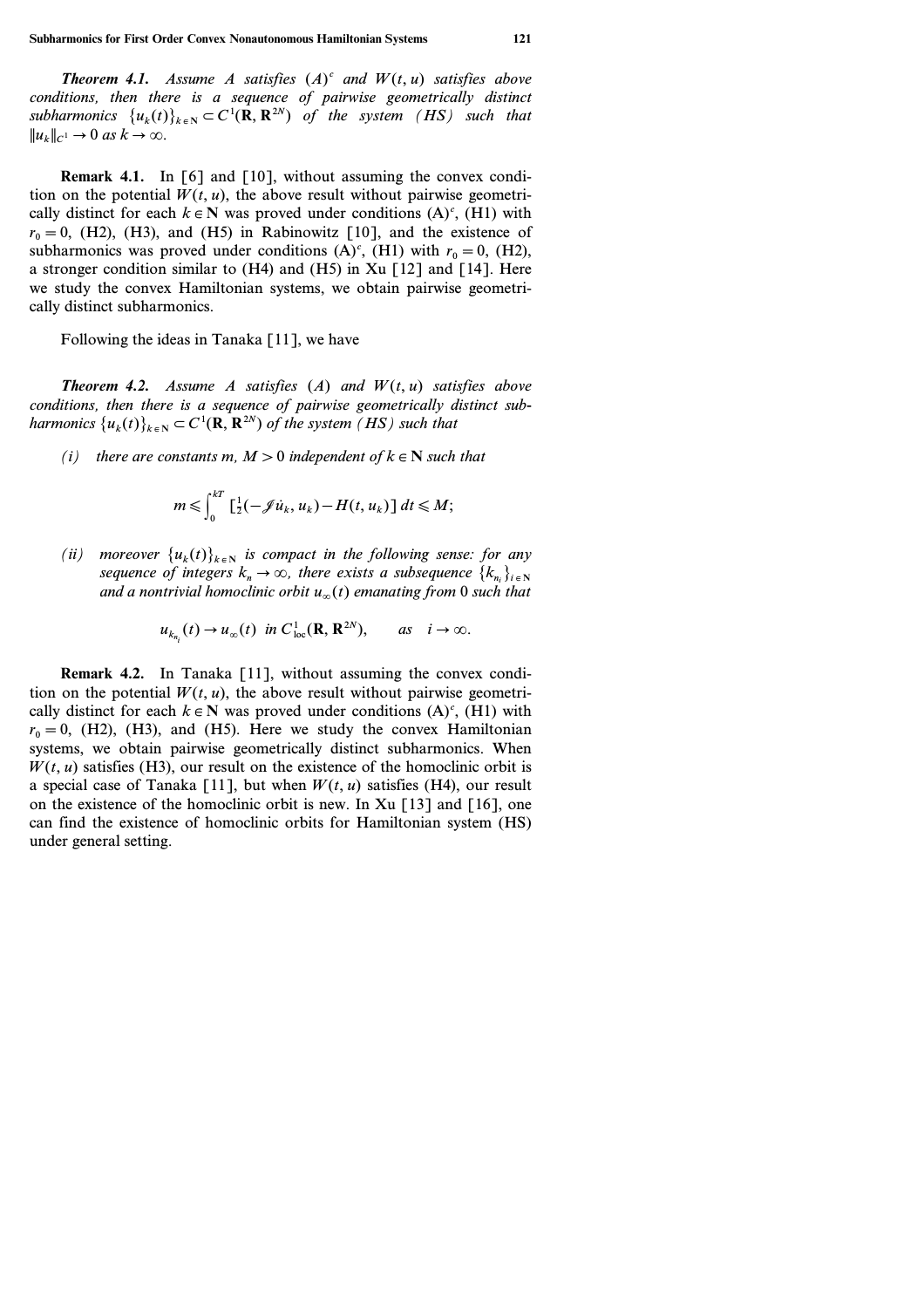To prove the existence of pairwise geometrically distinct subharmonics  ${u_k(t)}_{k \in N}$  for the system (HS) with potential  $H(t, u) = \frac{1}{2}(Au, u) + W(t, u)$ , we need only modify the argument of Section 3 a little by adding the quadratic part of  $H(t, u)$  to the quadratic term in the variational functional  $\Phi(u)$ . As Section 3, define the Legendre transform  ${V_n}$  of  ${W_n}$  by

$$
V_n(t, x) = \sup_{u \in \mathbb{R}^{2N}} [(x, u) - W_n(t, u)].
$$

For each integer  $n, k \in \mathbb{N}$  define

$$
\Phi_{n,k}(x) = \frac{1}{kT} \int_0^{kT} \left[ \frac{1}{2} \left( \mathcal{J}x(t) + \int_0^t x(s) \, ds, \int_0^t x(s) \, ds \right) + V_n(t, -\mathcal{J}x(t)) \right] dt.
$$

If  $\Phi_{n,k}$  has a critical point  $x_{n,k}$ , then the system (HS)<sup>*n*</sup>, obtained from the system (HS) by replacing *W* by  $W_n$ , has a  $kT$ -periodic solution  $u_{n,k}(t)$  with  $u_{n,k}(t) = x_{n,k}(t)$ . For fixed  $k \in \mathbb{N}$ , define

$$
c_{n,k} = \Phi_{n,k}(x_{n,k})
$$
  
=  $\frac{1}{kT} \int_0^{kT} \left[ \frac{1}{2} \left( \mathcal{J}x_{n,k}(t) + \int_0^t x(s) \, ds, \int_0^t x_{n,k}(s) \, ds \right) + V_n(t, -\mathcal{J}x_{n,k}(t)) \right] dt$ 

and by duality, there are the equivalent formula for  ${c_{n,k}}$ :

$$
c_{n,k} = \frac{1}{kT} \int_0^{kT} \left[ \frac{1}{2} (\mathcal{J} \dot{u}_{n,k}(t), u_{n,k}(t)) - H_{n,k}(t, u_{n,k}(t)) \right] dt.
$$

Then using the same argument as Section 3, we obtain the existence of subharmonics  ${u_k(t)}_{k \in N}$  for the system (HS) and  ${u_k(t)}_{k \in N}$  has uniform  $C<sup>0</sup>$  upper bound since  $W(t, u)$  satisfies the globally superquadratic condition.  ${u_k(t)}_{k \in \mathbb{N}}$  has uniform  $C^1$  upper bound since each  $u_k(t)$  satisfies the equation, so we can regard  $\{u_k(t)\}_{k \in \mathbb{N}}$  as the subharmonics of some modified system  $(HS)^n$  for a fixed large  $n \in N$ .

Now for the convergent result in Theorem 4.1, we can use the same argument in Felmer  $\lceil 6 \rceil$  and Rabinowitz  $\lceil 10 \rceil$ , where got the same convergence results as Theorem 4.1 for the potential *H* having growth rate  $|u|^{\mu}$  at infinity, since all the subharmonics  $\{u_k\}$  are obtained from some modified system (HS)<sup>*n*</sup> for some large *n*, whose potential grows as  $|u|^{\mu}$  at infinity. We omit the details here. Hence Theorem 4.1 holds.

For the convergent result in Theorem 4.2, since we have had uniform  $C^1$  upper bound of  $\{u_k(t)\}_{k \in \mathbb{N}}$ , we need only follow the argument of Sections 2.2 and 2.3 in Tanaka [11], then we have Theorem 4.2 holds. Here we omit the details also.